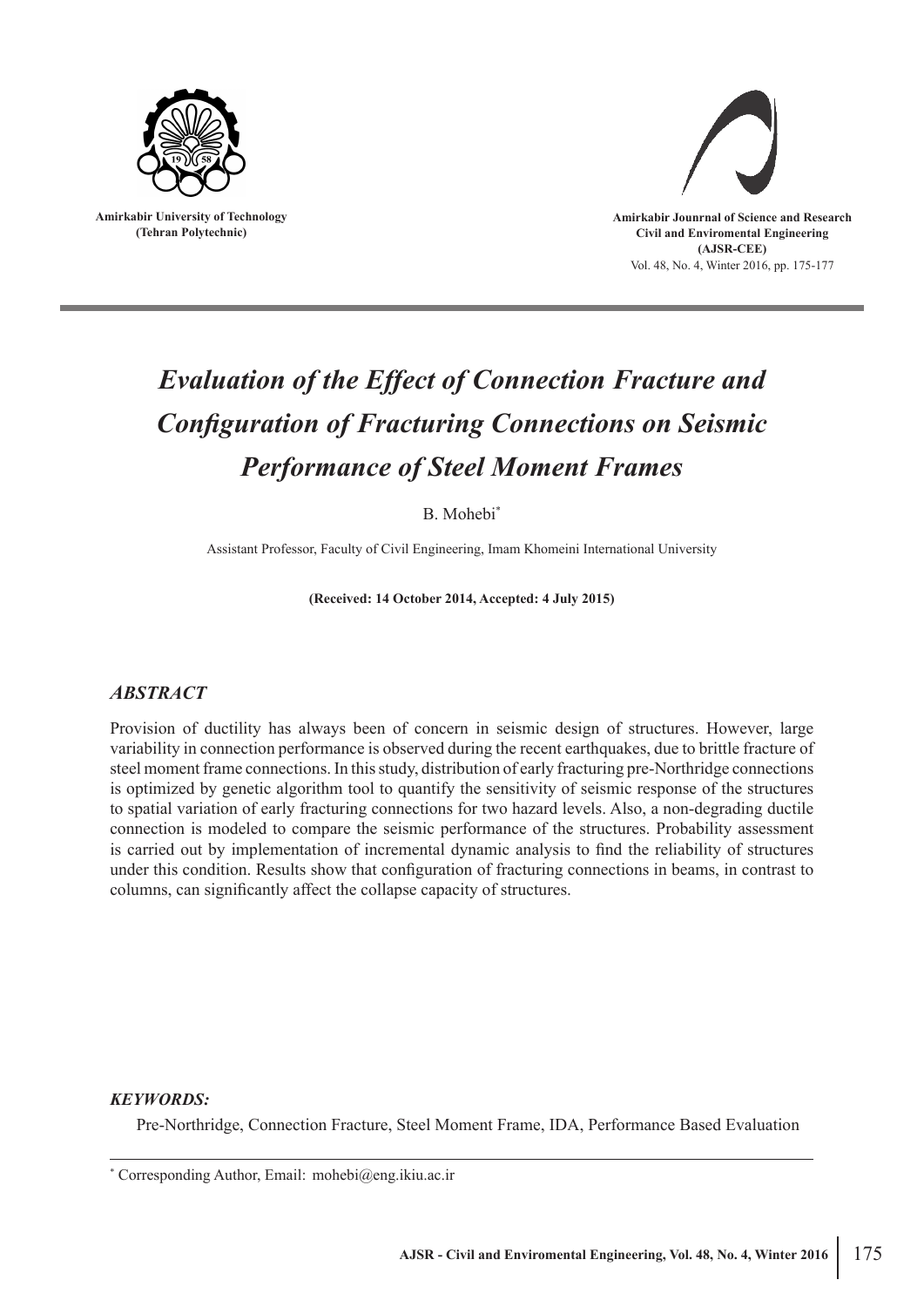### **1- Introduction**

Reduction of structural building damage to prevent loss of lives, is a goal that seismic engineering has always been following. For this reason, seismic building codes have been promoted over the years to provide sufficient ductility of structural members due to intensive seismic actions. However, Northridge earthquake revealed defective performance of welded steel moment connections. Spread losses were observed in steel moment frames in a wide range of building heights and over the vast geotechnical areas. Field observations reported damages mainly due to brittle fracture of beamcolumn connections and also local buckling and yielding of panel zones [1]. Large dispersion that observed in connection resistance was attributed to variability in material as well as manufacturing parameters [2]. Roeder [3] tried to find solutions for pre-Northridge connections problem through recognition of yield mechanisms, failure modes and issues influencing connection performance. Mele [4] focused on American, Japanese and European welded connection design details to find parameters that affect connection performance. Bernuzzi et al. [5] tried to predict ductility and dynamic load capacity of steel moment connections and proposed approaches for design of SMFs. Foutch and Yun [6] presented analytical models to predict performance of steel moment frames with pre-Northridge connections under seismic loads. However, large dispersion is observed in experimental results which makes post fracture behavior of steel moment connections and also the effect of fracture parameters on the structures response complicated. For this reason, the influence of unanticipated character of these connection failures on local and global response of steel moment frame buildings is still associated with ambiguities. Therefore, a more detailed investigation is needed for rehabilitation purpose to better understand the response of SMF structures under probable patterns of fracture.

## **2- Methodology**

In this study, two special moment frames, 5-storey and 9-storey buildings are designed according to Iranian building codes. Fracture in beam and column elements are modeled, separately. A nonlinear spring is placed at each member end at beam-column connection face to characterize brittle behavior of connection. Every connection is assumed to be able

to fracture whenever plastic rotations are sufficiently high. It is assumed that 25% of all connections experience early fracture and the remaining 75% fracture at a pre-specified rotation. In addition, connections with no degrading bilinear hysteresis rule are modeled to provide an ability to investigate brittle connection fracture effects on structures response.

As mentioned before, early fracture is considered to be distributed randomly due to large dispersion of pre-Northridge connections performance and limited experimental data. Thus, a study is conducted initially to quantify the sensitivity of drift results to spatial distribution of early fracturing connections using SGA. The objective is to find an early fracture configuration that yields the median maximum peak drift response, while the total number of early fractures remains constant (25% of total number of connections).

The capacities for the structures are calculated through the use of incremental dynamic analysis [7]. A more detailed investigation is achieved by comparison of probabilistic assessment results of brittle models and a model with modified non-degrading connections. Also, a reliability analysis is carried out to investigate performance of the structures under this condition. The summery of reliability level of structures is shown in Fig. 1.

## **3- Conclusions**

Based on the analysis results, the following conclusions can be drawn:

• Nonlinear dynamic analysis results indicate that optimization of early fracture distribution results in more drift responses. Beam fracture resulted in median values of maximum and average peak interstory drift increase up to about 60%. However, column fracture has a slight effect on drift results.

• Results of IDA analyses show considerable drop in structure capacity ( $\theta_{max}$  and  $S_a$ ) due to connection fracture. Also drift demands are increased by fracture of connections. The effect of fracture on demands and capacities is intensified by increase in ground motion intensity.

• In general, the structure is more affected by beam fracture than column fracture. Column fracture has almost no effect on confidence level for IO level against 50/50% probability level. In contrast, fracture in beams yields much lower structure confidence level.

• Comparison of probability assessment results